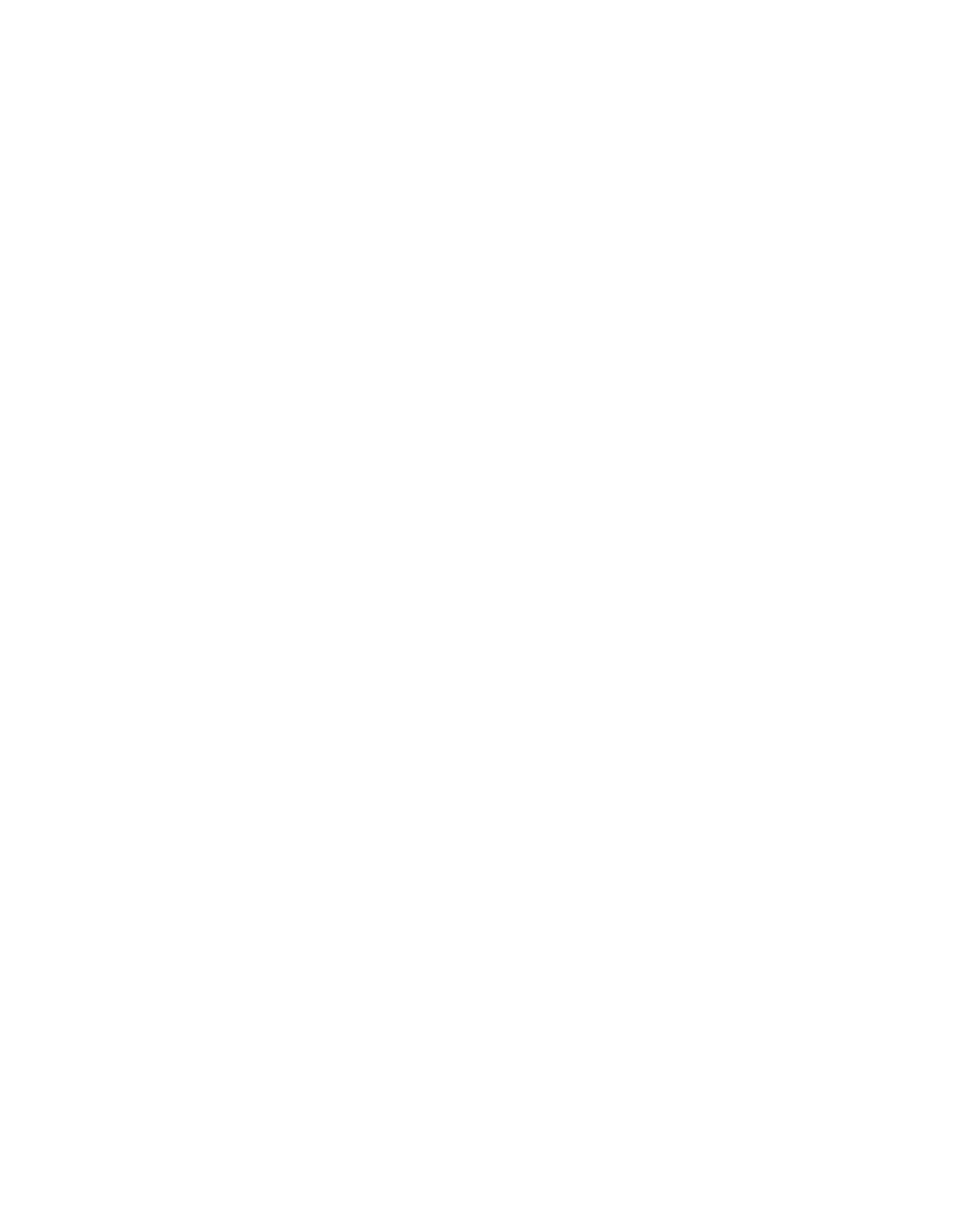|      | <b>KBS India Limited</b>                                    |                  |                    |          |                         |                     |             |                                |                                                       |         |           |                            |             |         |                     |                         |                   |           |
|------|-------------------------------------------------------------|------------------|--------------------|----------|-------------------------|---------------------|-------------|--------------------------------|-------------------------------------------------------|---------|-----------|----------------------------|-------------|---------|---------------------|-------------------------|-------------------|-----------|
|      | Table I - Summary Statement holding of specified securities |                  |                    |          |                         |                     |             |                                |                                                       |         |           |                            |             |         |                     |                         |                   |           |
|      |                                                             |                  |                    |          |                         |                     |             |                                |                                                       |         |           |                            |             |         |                     |                         |                   |           |
|      |                                                             |                  |                    |          |                         |                     | Sharehol    |                                |                                                       |         |           | No. of                     | Sharehol    |         |                     | <b>Number of Shares</b> |                   |           |
|      |                                                             |                  |                    |          |                         |                     | ding as a   |                                |                                                       |         |           | <b>Shares</b>              | ding, as a  |         |                     | pledged or              |                   |           |
|      |                                                             |                  |                    |          |                         |                     |             |                                | % of total Number of Voting Rights held in each class |         |           |                            | Underlyin % |         | Number of Locked in | otherwise               |                   | Number    |
|      |                                                             |                  |                    | No. of   | No. of                  |                     | no. of      | of securities                  |                                                       |         |           | assuming                   |             | shares  |                     | encumbered              |                   | of equity |
|      |                                                             |                  | No. of             | Partly   | shares                  |                     | shares      |                                |                                                       |         |           | Outstandi full             |             |         |                     |                         |                   | shares    |
|      |                                                             |                  | fully paid paid-up |          | underlyin               |                     |             | (calculate No of Voting Rights |                                                       |         |           | ng                         | conversio   |         | As a % of           |                         | As a % of held in |           |
|      |                                                             | Nos. of          | up equity equity   |          |                         | Total nos. d as per |             |                                |                                                       |         |           | Total as a convertibl n of |             |         | total               |                         | total             | demateri  |
|      |                                                             | sharehold shares |                    | shares   | <b>Depositor</b> shares |                     | SCRR,       | Class eg: Class eg:            |                                                       |         | % of      |                            | convertib   |         | <b>Shares</b>       |                         | <b>Shares</b>     | alised    |
|      | Category Category of shareholder                            | ers              | held               | held     | y Receipts held         |                     | 1957)       |                                | v                                                     | Total   | $(A+B+C)$ | securities e               |             | No. (a) | held(b)             | No. (a)                 | held(b)           | form      |
|      | (11)                                                        | (III)            | (IV)               | (v)      | (VI)                    | $(VII) =$           | (VIII) As a |                                |                                                       | (IX)    |           | (X)                        | $(XI)$ =    |         | (X  )               |                         | (X  )             | (XIV)     |
| (A)  | <b>Promoter &amp; Promoter Group</b>                        |                  | 3113128            |          |                         | 3113128             | 36.534      | 3113128                        |                                                       | 3113128 | 36.534    |                            | 36.534      |         |                     |                         |                   | 3113128   |
| (B)  | Public                                                      | 830              | 5408060            | $\Omega$ |                         | 5408060             | 63.466      | 5408060                        |                                                       | 5408060 | 63.466    |                            | 63.466      |         |                     | 0 NA                    | <b>NA</b>         | 5264500   |
| (C)  | Non Promoter - Non Public                                   |                  |                    |          |                         |                     |             |                                |                                                       |         |           |                            |             |         |                     | 0 NA                    | <b>NA</b>         |           |
| (C1) | <b>Shares Underlying DRs</b>                                |                  |                    |          |                         |                     |             |                                |                                                       |         |           |                            |             |         |                     | 0 NA                    | <b>NA</b>         |           |
| (C2) | <b>Shares Held By Employee Trust</b>                        |                  |                    |          |                         |                     |             |                                |                                                       |         |           |                            |             |         |                     | 0 NA                    | <b>NA</b>         |           |
|      | Total                                                       | 835              | 8521188            |          |                         | 8521188             | 100         | 8521188                        |                                                       | 8521188 | 100       |                            | 100         |         |                     |                         |                   | 8377628   |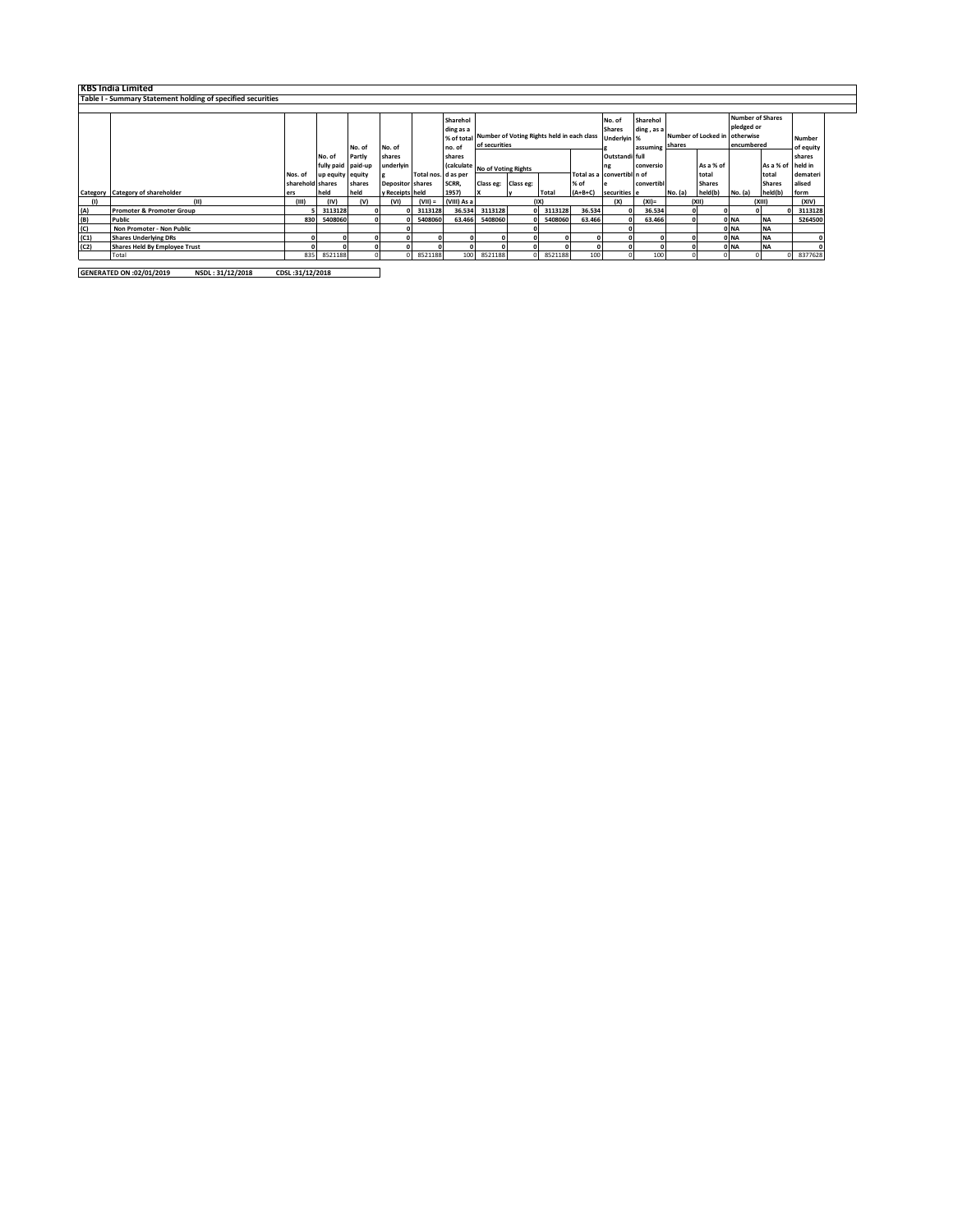|               | <b>KBS India Limited</b>                                                             |                   |          |                    |        |                  |              |                                 |                                                             |   |            |                                                 |                               |           |                                                                                               |               |         |                            |              |
|---------------|--------------------------------------------------------------------------------------|-------------------|----------|--------------------|--------|------------------|--------------|---------------------------------|-------------------------------------------------------------|---|------------|-------------------------------------------------|-------------------------------|-----------|-----------------------------------------------------------------------------------------------|---------------|---------|----------------------------|--------------|
|               | Table II - Statement showing shareholding pattern of the Promoter and Promoter Group |                   |          |                    |        |                  |              |                                 |                                                             |   |            |                                                 |                               |           |                                                                                               |               |         |                            |              |
|               |                                                                                      |                   |          |                    |        |                  |              |                                 |                                                             |   |            |                                                 |                               |           |                                                                                               |               |         |                            |              |
|               |                                                                                      |                   |          |                    |        | No. of<br>shares |              | Sharehol<br>ding %<br>calculate | Number of Voting Rights held in each class<br>of securities |   |            | <b>Shares</b><br>Underlyin a %<br>Outstand full | ding, as                      | shares    | <b>Number of Shares</b><br>pledged or<br>assuming Number of Locked in otherwise<br>encumbered |               |         | <b>Number</b><br>of equity |              |
|               |                                                                                      |                   |          | No. of             | Partly | underlyin        |              | d as per                        |                                                             |   |            |                                                 | ing                           | conversio |                                                                                               |               |         |                            | shares       |
|               |                                                                                      |                   |          | fully paid paid-up |        |                  | <b>Total</b> | SCRR,                           | No of Voting Rights                                         |   |            |                                                 | convertib n of                |           |                                                                                               | As a % of     |         | As a % of held in          |              |
|               |                                                                                      |                   | Nos. of  | up equity equity   |        | Deposito nos.    |              | 1957 As a                       |                                                             |   |            | Total as a le                                   |                               | convertib |                                                                                               | total         |         | total                      | demateri     |
|               |                                                                                      |                   | sharehol | shares             | shares | rv               | shares       | % of                            | Class eg: Class eg:                                         |   |            | % of                                            | securities le                 |           |                                                                                               | <b>Shares</b> |         | <b>Shares</b>              | alised       |
|               | <b>Category &amp; Name of the shareholders</b>                                       | PAN               | ders     | held               | held   | Receipts held    |              | $(A+B+C2)$ X                    |                                                             |   | Total      | $(A+B+C)$                                       | (including securities No. (a) |           |                                                                                               | held(b)       | No. (a) | held(b)                    | form         |
|               | (1)                                                                                  | (11)              | (III)    | (IV)               | (v)    | (VI)             | $(VII) =$    | (VIII) As a                     |                                                             |   | (1)        |                                                 | (X)                           | $(XI) =$  |                                                                                               | (X  )         |         | (X  )                      | (XIV)        |
|               | Indian                                                                               |                   |          |                    |        |                  |              |                                 |                                                             |   |            |                                                 |                               |           |                                                                                               |               |         |                            |              |
| (a)           | Individuals / Hindu Undivided Family                                                 |                   |          | 3113128            |        |                  | 3113128      | 36.534                          | 3113128<br>2209688                                          |   | 3113128    | 36.534                                          | $\sqrt{2}$                    | 36.534    |                                                                                               |               |         |                            | 3113128      |
|               | <b>Tushar Suresh Shah</b>                                                            | AABPS6518C        |          | 2209688            |        |                  | 2209688      | 25.9317                         |                                                             |   | 2209688    | 25.9317                                         |                               | 25.9317   | $\Omega$                                                                                      |               |         |                            | 2209688      |
|               | Madhu Suresh Shah                                                                    | <b>BRNPS2685C</b> |          | 881220             |        |                  | 881220       | 10.3415                         | 881220                                                      |   | 881220     | 10.3415                                         |                               | 10.3415   |                                                                                               |               |         |                            | 881220       |
|               | Tanya Tushar Shah                                                                    | DONPS0249H        |          | 20000              |        |                  | 20000        | 0.2347                          | 20000                                                       |   | 20000      | 0.2347                                          |                               | 0.2347    |                                                                                               |               |         |                            | 20000        |
|               | Namita Tushar Shah                                                                   | AXSPS3192C        |          | 1120               |        |                  | 1120         | 0.0131                          | 1120                                                        |   | 1120       | 0.0131                                          |                               | 0.0131    |                                                                                               |               |         |                            | 1120         |
|               | <b>Tanay Tushar Shah</b>                                                             | CIOPS3101C        |          | 1100               |        |                  | 1100         | 0.0129                          | 1100                                                        |   | 1100       | 0.0129                                          | $\sqrt{2}$                    | 0.0129    |                                                                                               |               |         |                            | 1100         |
| $\frac{1}{2}$ | Central Government / State Government(s)                                             |                   |          |                    |        |                  |              |                                 |                                                             |   |            |                                                 | $\Omega$                      |           |                                                                                               |               |         |                            | $\mathbf{0}$ |
|               | <b>Financial Institutions / Banks</b>                                                |                   |          |                    |        |                  | n            |                                 |                                                             |   | $\sqrt{2}$ | $\sqrt{2}$                                      | $\mathbf{r}$                  | $\Omega$  |                                                                                               |               |         |                            | $\Omega$     |
| (d)           | Any Other (Specify)                                                                  |                   |          |                    |        |                  |              |                                 |                                                             |   |            |                                                 | $\mathbf{r}$                  |           |                                                                                               |               |         |                            | n            |
|               | Sub Total (A)(1)                                                                     |                   |          | 3113128            |        |                  | 3113128      | 36.534                          | 3113128                                                     | n | 3113128    | 36.534                                          | $\sqrt{2}$                    | 36.534    |                                                                                               |               |         |                            | 3113128      |
| 2             | Foreign                                                                              |                   |          |                    |        |                  |              |                                 |                                                             |   |            |                                                 |                               |           |                                                                                               |               |         |                            |              |
|               | Individuals (Non-Resident Individuals / Foreign                                      |                   |          |                    |        |                  |              |                                 |                                                             |   |            |                                                 |                               |           |                                                                                               |               |         |                            |              |
| (a)           | Individuals)                                                                         |                   |          |                    |        |                  |              |                                 |                                                             |   |            |                                                 |                               |           |                                                                                               |               |         |                            | o            |
| (b)           | Government                                                                           |                   |          |                    |        |                  |              |                                 |                                                             |   |            | n                                               | $\Omega$                      | $\Omega$  |                                                                                               |               |         |                            | $\Omega$     |
| (c)           | <b>Institutions</b>                                                                  |                   |          |                    |        |                  |              |                                 |                                                             |   |            |                                                 | $\mathbf{r}$                  | n         |                                                                                               |               |         |                            | $\sqrt{2}$   |
| (d)           | <b>Foreign Portfolio Investor</b>                                                    |                   |          |                    |        |                  |              |                                 |                                                             |   |            |                                                 | $\sqrt{2}$                    |           |                                                                                               |               |         |                            | O            |
| (e)           | Any Other (Specify)                                                                  |                   |          |                    |        |                  |              |                                 |                                                             |   |            |                                                 | $\sqrt{2}$                    |           |                                                                                               |               |         |                            | n            |
|               | Sub Total (A)(2)                                                                     |                   |          |                    |        |                  |              |                                 |                                                             | n |            |                                                 | $\mathbf{r}$                  | $\Omega$  |                                                                                               |               |         |                            |              |
|               | Total Shareholding Of Promoter And Promoter Group (A)=                               |                   |          |                    |        |                  |              |                                 |                                                             |   |            |                                                 |                               |           |                                                                                               |               |         |                            |              |
|               | $(A)(1)+(A)(2)$                                                                      |                   |          | 3113128            |        |                  | 3113128      |                                 | 36.534 3113128                                              |   | 3113128    | 36.534                                          | $\Omega$                      | 36.534    |                                                                                               |               |         |                            | 3113128      |

**Details of Shares which remain unclaimed may be given hear along with details such as number of shareholders, outstanding shares held in demat/unclaimed suspense account, voting rights which are frozen etc.**

**Note :**

(1) PAN would not be displayed on website of Stock Exchange(s)<br>(2) The term 'Encumbrance' has the same meaning as assigned under regulation 28(3) of SEBI (Substantial Acquisition of Shares and Takeovers) Regulations, 2011.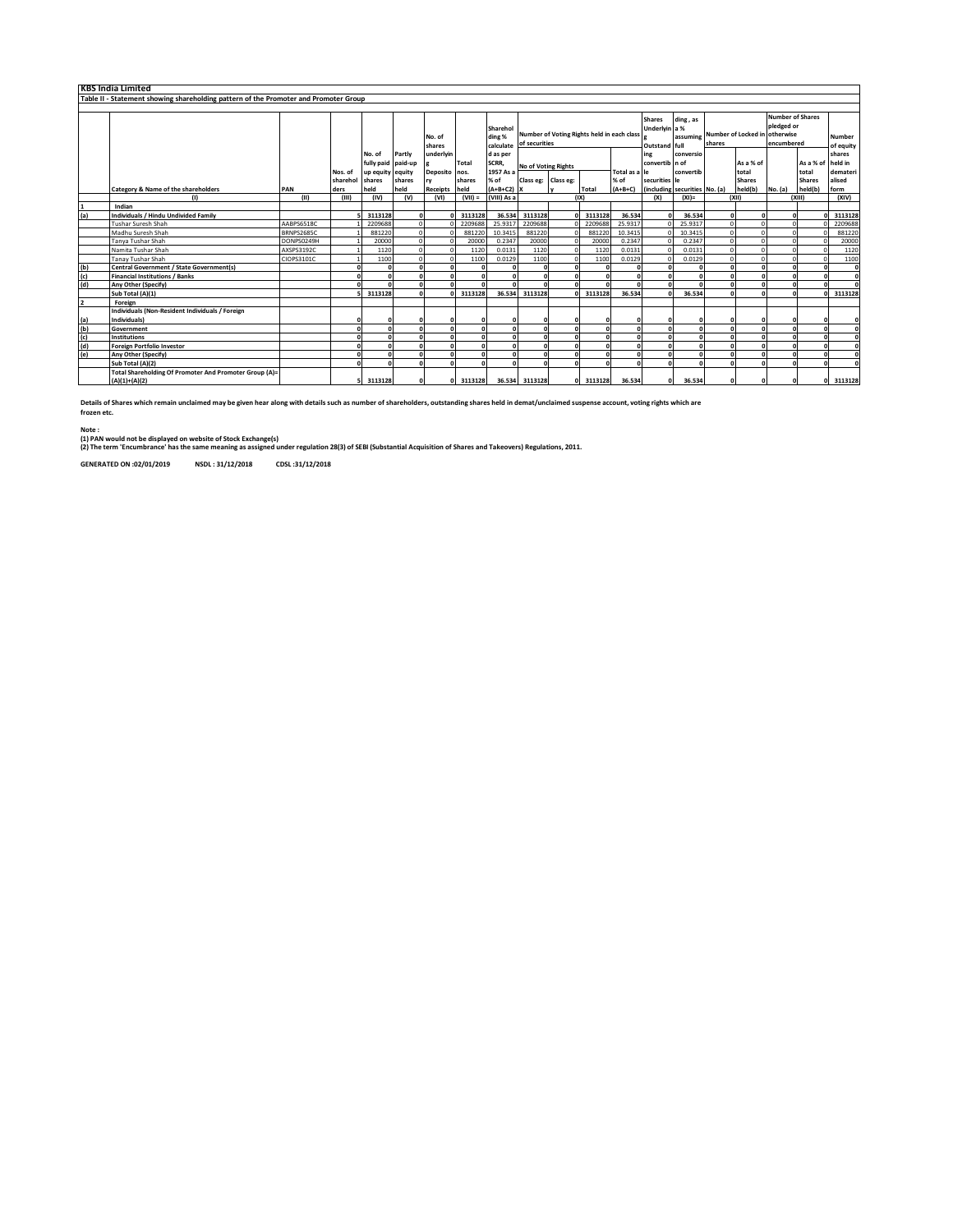|                                                                                                                          | <b>KBS India Limited</b>                                                     |                   |                  |            |         |                  |                  |                                 |                                                             |              |              |                                      |                                         |                               |                         |                                                                  |                 |                     |              |
|--------------------------------------------------------------------------------------------------------------------------|------------------------------------------------------------------------------|-------------------|------------------|------------|---------|------------------|------------------|---------------------------------|-------------------------------------------------------------|--------------|--------------|--------------------------------------|-----------------------------------------|-------------------------------|-------------------------|------------------------------------------------------------------|-----------------|---------------------|--------------|
|                                                                                                                          | Table III - Statement showing shareholding pattern of the Public shareholder |                   |                  |            |         |                  |                  |                                 |                                                             |              |              |                                      |                                         |                               |                         |                                                                  |                 |                     |              |
|                                                                                                                          |                                                                              |                   |                  |            |         |                  |                  |                                 |                                                             |              |              |                                      |                                         |                               |                         |                                                                  |                 |                     |              |
|                                                                                                                          |                                                                              |                   |                  |            |         | No. of<br>shares |                  | Sharehol<br>ding %<br>calculate | Number of Voting Rights held in each class<br>of securities |              |              | No. of<br><b>Shares</b><br>Underlvin | Sharehol<br>ding, as a<br>%<br>assuming | Number of Locked in<br>shares |                         | <b>Number of Shares</b><br>pledged or<br>otherwise<br>encumbered |                 | Number<br>of equity |              |
|                                                                                                                          |                                                                              |                   |                  | No. of     | Partly  | underlyin        |                  | d as per                        |                                                             |              |              |                                      | Outstandi full                          |                               |                         |                                                                  |                 |                     | shares       |
|                                                                                                                          |                                                                              |                   |                  | fully paid | paid-up |                  |                  | SCRR,                           |                                                             |              |              |                                      | ng                                      | conversio                     |                         | As a % of                                                        |                 | As a % of           | held in      |
|                                                                                                                          |                                                                              |                   | Nos. of          | up equity  | equity  | Depositor        | <b>Total nos</b> | 1957 As a                       | <b>No of Voting Rights</b>                                  |              |              | <b>Total</b> as                      | convertib n of                          |                               |                         | total                                                            |                 | total               | demateri     |
|                                                                                                                          |                                                                              |                   | sharehold shares |            | shares  |                  | shares           | % of                            | Class eg:                                                   | Class eg:    |              | % of                                 | le                                      | convertib                     |                         | <b>Shares</b>                                                    |                 | <b>Shares</b>       | alised       |
|                                                                                                                          | Category & Name of the shareholders                                          | PAN               | ers              | held       | held    | Receipts         | held             | $(A+B+C2)$                      |                                                             |              | Total        | $(A+B+C)$                            | securities                              | le                            | No. (a)                 | held(b)                                                          | No. (a)         | held(b)             | form         |
|                                                                                                                          | т                                                                            | (11)              | (III)            | (IV)       | (V)     | (VI)             | $(VII) =$        | (VIII) As a                     |                                                             |              | (IX)         |                                      | (X)                                     | $(XI) =$                      |                         | (x  )                                                            |                 | (XIII)              | (XIV)        |
|                                                                                                                          | <b>Institutions</b>                                                          |                   |                  |            |         |                  |                  |                                 |                                                             |              |              |                                      |                                         |                               |                         |                                                                  |                 |                     |              |
|                                                                                                                          | <b>Mutual Fund</b>                                                           |                   | $\Omega$         | C          |         |                  |                  | $\mathbf{r}$                    | $\mathbf{r}$                                                | n            | $\Omega$     | $\Omega$                             |                                         |                               | $\mathbf{o}$            |                                                                  | 0 <sub>NA</sub> | <b>NA</b>           | $\mathbf{0}$ |
|                                                                                                                          | <b>Venture Capital Funds</b>                                                 |                   | $\mathbf 0$      |            |         |                  |                  | $\mathbf{0}$                    |                                                             | $\Omega$     |              | n                                    |                                         |                               | $\mathbf{0}$            |                                                                  | 0 <sub>NA</sub> | <b>NA</b>           | $\mathbf{0}$ |
| $\begin{array}{c} \underline{1} \\ \underline{(a)} \\ \underline{(b)} \\ \underline{(c)} \\ \underline{(d)} \end{array}$ | <b>Alternate Investment Funds</b>                                            |                   | $\mathbf{0}$     | n          |         |                  | $\mathbf{a}$     | o                               |                                                             | o            | $\mathbf{0}$ | $\mathbf{o}$                         | n                                       | $\mathbf{r}$                  | o                       |                                                                  | 0 <sub>NA</sub> | <b>NA</b>           | $\mathbf{0}$ |
|                                                                                                                          | <b>Foreign Venture Capital Investors</b>                                     |                   | $\mathbf{0}$     | $\Omega$   |         |                  | $\Omega$         | o                               |                                                             | 0            | $\mathbf{0}$ | $\Omega$                             | n                                       | n                             | $\overline{\mathbf{0}}$ |                                                                  | 0 <sub>NA</sub> | <b>NA</b>           | $\Omega$     |
|                                                                                                                          | <b>Foreign Portfolio Investor</b>                                            |                   | $\mathbf{o}$     | n          |         | n                |                  | $\mathbf{o}$                    |                                                             | o            | $\mathbf{a}$ | $\mathbf{0}$                         |                                         | n                             | o                       |                                                                  | 0 <sub>NA</sub> | <b>NA</b>           | $\mathbf{0}$ |
| (e)<br>(f)<br>(g)                                                                                                        | <b>Financial Institutions / Banks</b>                                        |                   | $\mathbf 0$      | o          |         |                  |                  | 0                               | $\Omega$                                                    | $\Omega$     | $\Omega$     | $\Omega$                             |                                         | n                             | o                       |                                                                  | 0 <sub>NA</sub> | <b>NA</b>           | $\Omega$     |
|                                                                                                                          |                                                                              |                   | $\mathbf{o}$     | n          |         |                  |                  | $\mathbf{0}$                    |                                                             |              |              | $\mathbf{a}$                         |                                         |                               | $\mathbf{o}$            |                                                                  | 0 <sub>NA</sub> | <b>NA</b>           | n            |
|                                                                                                                          | <b>Insurance Companies</b>                                                   |                   | $\mathbf{0}$     |            |         |                  |                  | $\mathbf{0}$                    |                                                             | $\mathbf{r}$ | $\Omega$     | $\mathbf{0}$                         |                                         |                               | ō                       |                                                                  |                 | <b>NA</b>           | $\mathbf{0}$ |
| $\frac{\text{(h)}}{\text{(i)}}$                                                                                          | <b>Provident Funds/ Pension Funds</b>                                        |                   |                  |            |         |                  |                  |                                 |                                                             |              |              |                                      |                                         |                               |                         |                                                                  | 0 <sub>NA</sub> |                     |              |
|                                                                                                                          | Any Other (Specify)                                                          |                   | $\Omega$         | n          |         | n                | $\Omega$         | o                               | $\mathbf{a}$                                                | $\mathbf{a}$ | $\Omega$     | $\Omega$                             | n                                       | n                             | o                       |                                                                  | 0 NA            | <b>NA</b>           | $\Omega$     |
|                                                                                                                          | Sub Total (B)(1)                                                             |                   | $\Omega$         |            |         |                  |                  | $\mathbf{r}$                    |                                                             | n            |              | $\Omega$                             |                                         |                               | $\mathbf{o}$            |                                                                  | 0 NA            | <b>NA</b>           | O            |
| 2                                                                                                                        | Central Government/ State Government(s)/<br><b>President of India</b>        |                   |                  |            |         |                  |                  |                                 |                                                             |              |              |                                      |                                         |                               |                         |                                                                  |                 |                     |              |
|                                                                                                                          | Sub Total (B)(2)                                                             |                   | $\Omega$         | n          |         |                  |                  | n                               | $\mathbf{a}$                                                | $\sqrt{2}$   | $\Omega$     | $\Omega$                             |                                         |                               | o                       |                                                                  | 0 <sub>NA</sub> | <b>NA</b>           | $\mathbf{0}$ |
| 3                                                                                                                        | <b>Non-Institutions</b>                                                      |                   |                  |            |         |                  |                  |                                 |                                                             |              |              |                                      |                                         |                               |                         |                                                                  |                 |                     |              |
| (a)                                                                                                                      | <b>Individuals</b>                                                           |                   |                  | n          |         |                  |                  |                                 |                                                             |              |              |                                      |                                         |                               | o                       |                                                                  | <b>NA</b>       | <b>NA</b>           |              |
|                                                                                                                          | i. Individual shareholders holding nominal                                   |                   |                  |            |         |                  |                  |                                 |                                                             |              |              |                                      |                                         |                               |                         |                                                                  |                 |                     |              |
|                                                                                                                          | share capital up to Rs. 2 lakhs.                                             |                   | 768              | 868169     |         |                  | 868169           | 10.1884                         | 868169                                                      |              | 868169       | 10.1884                              |                                         | 10.1884                       | n                       |                                                                  | 0 NA            | <b>NA</b>           | 749709       |
|                                                                                                                          | ii. Individual shareholders holding nominal                                  |                   |                  |            |         |                  |                  |                                 |                                                             |              |              |                                      |                                         |                               |                         |                                                                  |                 |                     |              |
|                                                                                                                          | share capital in excess of Rs. 2 lakhs.                                      |                   | 20               | 4172791    |         |                  | 417279           | 48.9696                         | 4172791                                                     |              | 4172791      | 48.9696                              |                                         | 48.9696                       | O                       |                                                                  | 0 NA            | <b>NA</b>           | 4147791      |
|                                                                                                                          | Jeet Ketan Shah                                                              | <b>BOKPS8623A</b> |                  | 596460     |         |                  | 596460           | 6.9997                          | 596460                                                      |              | 596460       | 6.9997                               |                                         | 6.9997                        | $\Omega$                |                                                                  | 0 <sub>NA</sub> | <b>NA</b>           | 596460       |
|                                                                                                                          | Jignesh Suresh Kanakia                                                       | AGOPK7296J        |                  | 121044     |         |                  | 12104            | 1.4205                          | 121044                                                      |              | 121044       | 1.4205                               |                                         | 1.4205                        | $\circ$                 |                                                                  | 0 NA            | <b>NA</b>           | 121044       |
|                                                                                                                          | Kalavati Suresh Kanakia                                                      | AAHPK3948A        |                  | 465546     |         |                  | 465546           | 5.4634                          | 465546                                                      |              | 465546       | 5.4634                               |                                         | 5.4634                        | $\Omega$                |                                                                  | 0 <sub>NA</sub> | <b>NA</b>           | 465546       |
|                                                                                                                          | Ketan Babulal Shah                                                           | AAFPS0285A        |                  | 900000     |         |                  | 90000            | 10.5619                         | 90000                                                       |              | 900000       | 10.5619                              |                                         | 10.5619                       | $\circ$                 |                                                                  | 0 NA            | <b>NA</b>           | 900000       |
|                                                                                                                          | Sandeep P Shah                                                               | AAEPS0664E        |                  | 463972     |         |                  | 46397            | 5.4449                          | 463972                                                      |              | 463972       | 5.4449                               |                                         | 5.4449                        | $\circ$                 |                                                                  | 0 NA            | <b>NA</b>           | 463972       |
|                                                                                                                          | Vaishali Jignesh Kanakia                                                     | AGPPK1927K        |                  | 138818     |         |                  | 13881            | 1.6291                          | 138818                                                      | $\Omega$     | 138818       | 1.6291                               |                                         | 1.629                         | $\circ$                 |                                                                  | 0 NA            | <b>NA</b>           | 138818       |
|                                                                                                                          | Yogesh H Chandawala                                                          | AEBPC9469A        |                  | 1047769    |         |                  | 1047769          | 12.296                          | 1047769                                                     |              | 1047769      | 12.296                               |                                         | 12.296                        | $\Omega$                |                                                                  | 0 <sub>NA</sub> | <b>NA</b>           | 1047769      |
| (b)                                                                                                                      | <b>NBFCs registered with RBI</b>                                             |                   | $\mathbf 0$      |            |         |                  |                  |                                 |                                                             |              |              |                                      |                                         |                               | $\mathbf{o}$            |                                                                  | 0 NA            | <b>NA</b>           | 0            |
|                                                                                                                          | <b>Trust Employee</b>                                                        |                   | $\mathbf{o}$     | n          |         |                  |                  | $\Omega$                        |                                                             | n            | $\Omega$     | $\Omega$                             | n                                       | n                             | $\overline{\mathbf{0}}$ |                                                                  | 0 <sub>NA</sub> | <b>NA</b>           | $\mathbf{0}$ |
|                                                                                                                          | <b>Overseas Depositories(holding DRs) (balancing</b>                         |                   |                  |            |         |                  |                  |                                 |                                                             |              |              |                                      |                                         |                               |                         |                                                                  |                 |                     |              |
|                                                                                                                          | figure)                                                                      |                   | $\Omega$         |            |         |                  |                  |                                 |                                                             |              |              | $\Omega$                             |                                         |                               | O                       |                                                                  | 0 NA            | <b>NA</b>           | n            |
| (d)<br>(e)                                                                                                               | Any Other (Specify)                                                          |                   | 42               | 367100     |         |                  | 367100           | 4.3081                          | 367100                                                      |              | 367100       | 4.3081                               |                                         | 4.3081                        | $\mathbf{o}$            |                                                                  | 0 <sub>NA</sub> | <b>NA</b>           | 367000       |
|                                                                                                                          | <b>Hindu Undivided Family</b>                                                |                   | 19               | 246625     |         |                  | 246625           | 2.8943                          | 246625                                                      |              | 246625       | 2.8943                               |                                         | 2.8943                        | ō                       |                                                                  | 0 <sub>NA</sub> | <b>NA</b>           | 246625       |
|                                                                                                                          | Manoj Bhimshi Gala                                                           | AAJHM8521K        | $\mathbf{1}$     | 186430     |         |                  | 18643            | 2.1878                          | 186430                                                      |              | 186430       | 2.1878                               |                                         | 2.1878                        | $\circ$                 |                                                                  | 0 NA            | <b>NA</b>           | 186430       |
|                                                                                                                          | <b>Non Resident Indians (Repat)</b>                                          |                   | $\mathbf{1}$     | 999        |         |                  | 999              | 0.0117                          | 999                                                         | O            | 999          | 0.0117                               |                                         | 0.0117                        | $\overline{0}$          |                                                                  | 0 <sub>NA</sub> | <b>NA</b>           | 999          |
|                                                                                                                          | <b>Clearing Member</b>                                                       |                   | 3                | 4816       |         |                  | 481              | 0.0565                          | 4816                                                        | $\Omega$     | 4816         | 0.0565                               |                                         | 0.0565                        | $\mathbf{o}$            |                                                                  | 0 NA            | <b>NA</b>           | 4816         |
|                                                                                                                          | <b>Bodies Corporate</b>                                                      |                   | 19               | 114660     |         |                  | 114660           | 1.3456                          | 114660                                                      |              | 114660       | 1.3456                               |                                         | 1.3456                        | o                       |                                                                  | 0 NA            | <b>NA</b>           | 114560       |
|                                                                                                                          | Sub Total (B)(3)                                                             |                   | 830              | 5408060    |         |                  | 540806           | 63.466                          | 5408060                                                     |              | 5408060      | 63.466                               |                                         | 63.466                        | C                       |                                                                  | 0 <sub>NA</sub> | <b>NA</b>           | 5264500      |
|                                                                                                                          | <b>Total Public Shareholding (B)=</b>                                        |                   |                  |            |         |                  |                  |                                 |                                                             |              |              |                                      |                                         |                               |                         |                                                                  |                 |                     |              |
|                                                                                                                          | $(B)(1)+(B)(2)+(B)(3)$                                                       |                   | 830              | 5408060    |         |                  | 5408060          | 63.466                          | 5408060                                                     | n            | 5408060      | 63.466                               |                                         | 63.466                        | O                       |                                                                  | 0 NA            | <b>NA</b>           | 5264500      |

**Details of the shareholders acting as persons in Concert including their Shareholding (No. and %): No. of shareholders No. of Shares**

**Details of Shares which remain unclaimed may be given hear along with details such as number of shareholders, outstanding shares held in demat/unclaimed suspense account, voting rights which are frozen etc.**

**Note : (1) PAN would not be displayed on website of Stock Exchange(s).** 

(2) The above format needs to disclose name of all holders holding more than 1% of total number of shares<br>(3) W.r.t. the information pertaining to Depository Receipts, the same may be disclosed in the respective columns to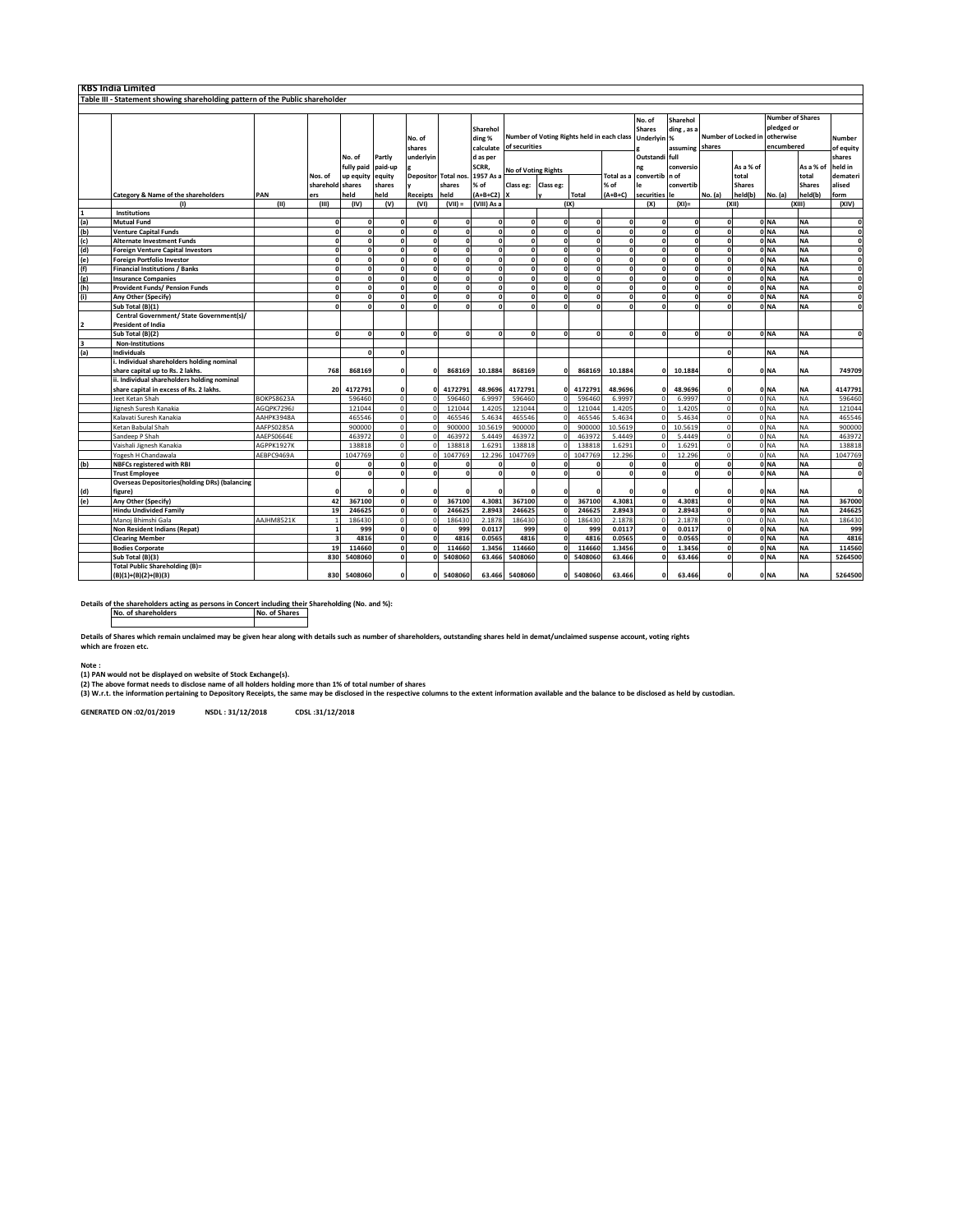|    | <b>KBS India Limited</b>                                                                      |     |      |                 |                      |        |               |              |              |                                            |                     |       |               |                                       |                                        |        |               |                         |                   |           |
|----|-----------------------------------------------------------------------------------------------|-----|------|-----------------|----------------------|--------|---------------|--------------|--------------|--------------------------------------------|---------------------|-------|---------------|---------------------------------------|----------------------------------------|--------|---------------|-------------------------|-------------------|-----------|
|    | Table IV - Statement showing shareholding pattern of the Non Promoter- Non Public shareholder |     |      |                 |                      |        |               |              |              |                                            |                     |       |               |                                       |                                        |        |               |                         |                   |           |
|    |                                                                                               |     |      |                 |                      |        |               |              |              |                                            |                     |       |               |                                       |                                        |        |               |                         |                   |           |
|    |                                                                                               |     |      |                 |                      |        |               |              |              |                                            |                     |       |               | <b>Shares</b>                         | ding, as                               |        |               | <b>Number of Shares</b> |                   |           |
|    |                                                                                               |     |      |                 |                      |        |               |              | Sharehol     |                                            |                     |       |               | Underlyin a %                         |                                        |        |               | pledged or              |                   |           |
|    |                                                                                               |     |      |                 |                      |        | No. of        |              | ding %       | Number of Voting Rights held in each class |                     |       |               |                                       | assuming Number of Locked in otherwise |        |               |                         | <b>Number</b>     |           |
|    |                                                                                               |     |      |                 |                      |        | shares        |              | calculate    | of securities                              |                     |       |               | Outstand full                         |                                        | shares |               | encumbered              |                   | of equity |
|    |                                                                                               |     |      |                 | No. of               | Partly | underlyin     |              | d as per     |                                            |                     |       |               | ing                                   | conversio                              |        |               |                         |                   | shares    |
|    |                                                                                               |     |      |                 | fully paid paid-up g |        |               | <b>Total</b> | SCRR,        | No of Voting Rights                        |                     |       |               | convertib in of                       |                                        |        | As a % of     |                         | As a % of held in |           |
|    |                                                                                               |     |      | Nos. of         | up equity equity     |        | Deposito nos. |              | 1957 As a    |                                            |                     |       | Total as a le |                                       | convertib                              |        | total         |                         | total             | demateri  |
|    |                                                                                               |     |      | sharehol shares |                      | shares |               | shares       | % of         |                                            | Class eg: Class eg: |       | % of          | securities le                         |                                        |        | <b>Shares</b> |                         | <b>Shares</b>     | alised    |
|    | Category & Name of the shareholders                                                           | PAN |      | ders            | held                 | held   | Receipts held |              | $(A+B+C2)$ X |                                            |                     | Total |               | (A+B+C) (including securities No. (a) |                                        |        | held(b)       | No. (a)                 | held(b)           | form      |
|    |                                                                                               |     | (11) | (III)           | (IV)                 |        | (VI)          | $(VII) =$    | (VIII) As a  |                                            |                     | (IX)  |               | (x)                                   | $(XI) =$                               |        | (X  )         |                         | (XIII)            | (XIV)     |
|    | <b>Custodian/DR Holder</b>                                                                    |     |      |                 |                      |        |               |              |              |                                            |                     |       |               |                                       |                                        |        |               | 0 <sub>NA</sub>         | <b>NA</b>         |           |
|    | Employee Benefit Trust (under SEBI (Share based                                               |     |      |                 |                      |        |               |              |              |                                            |                     |       |               |                                       |                                        |        |               |                         |                   |           |
| 12 | <b>Employee Benefit) Regulations, 2014)</b>                                                   |     |      |                 |                      |        |               |              |              |                                            |                     |       |               |                                       | ΩI                                     |        |               | 0 <sub>NA</sub>         | <b>NA</b>         |           |
|    | Total Non-Promoter- Non Public Shareholding (C)=                                              |     |      |                 |                      |        |               |              |              |                                            |                     |       |               |                                       |                                        |        |               |                         |                   |           |
|    | $(C)(1)+(C)(2)$                                                                               |     |      |                 |                      |        |               |              |              |                                            |                     |       |               |                                       |                                        |        |               | 0 NA                    | <b>NA</b>         |           |

**Note : (1) PAN would not be displayed on website of Stock Exchange(s).** 

(2) The above format needs to disclose name of all holders holding more than 1% of total number of shares<br>(3) W.r.t. the information pertaining to Depository Receipts, the same may be disclosed in the respective columns to